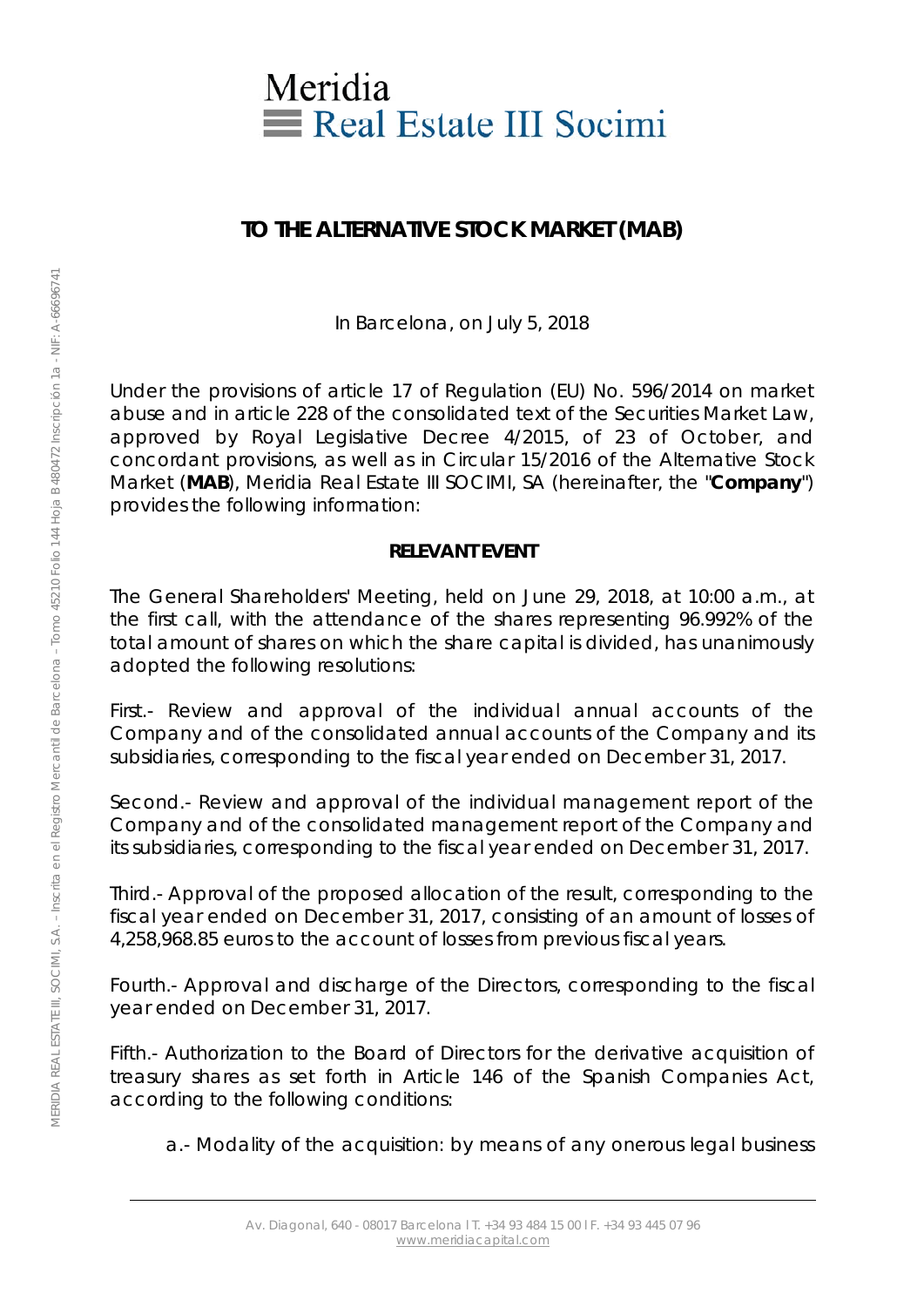## Meridia Real Estate III Socimi

admitted by law;

b.- Minimum and maximum price: the minimum price per share shall be its nominal value and the maximum value shall be the one that results from the last approved balance or, in the event that there is no offer or agreement with the transferor, the reasonable price determined by an Auditor appointed by the Board of Directors, at the request of the interested party. In the event that the Company has been admitted to the Alternative Stock Market (MAB), in any case, the maximum price shall be that of trading on said Alternative Stock Market;

c.- Limit and number of shares: The nominal value of treasury shares acquired directly or indirectly by the Company, in addition to those already owned by the Company and, if applicable, its subsidiaries and its parent company, may not exceed twenty percent of the subscribed capital. The maximum number of shares will be subject to that percentage;

d.- Term of the authorization: the authorization is granted for a term of five years as from today.

Sixth.- Authorization to the Board of Directors, in accordance with the provisions of article 297.1.b) of the Spanish Companies Act, so that, within a period of five years, it may increase the share capital, through cash contributions, until the half of the amount of the share capital, i.e. 39,250,000 Euros, in one or several times, and when and for the amount that it considers appropriate.

Seventh.- Dismissal of Ms. Cristina Badenes Torrens as Board Member and appointment of Mr. José Luis Raso Fernández as new Board member, for a 6 year period.

Eighth.- According to the By-laws, the Board members have not received any amount by virtue of their position at the Board for 2017 and therefore, no remuneration has been approved for 2018.

Ninth.- Delegation of powers in all Board members in order to grant any documents and carry out any acts in relation to these resolutions.

Tenth.- Drafting and approval of the Minutes of the Meeting.